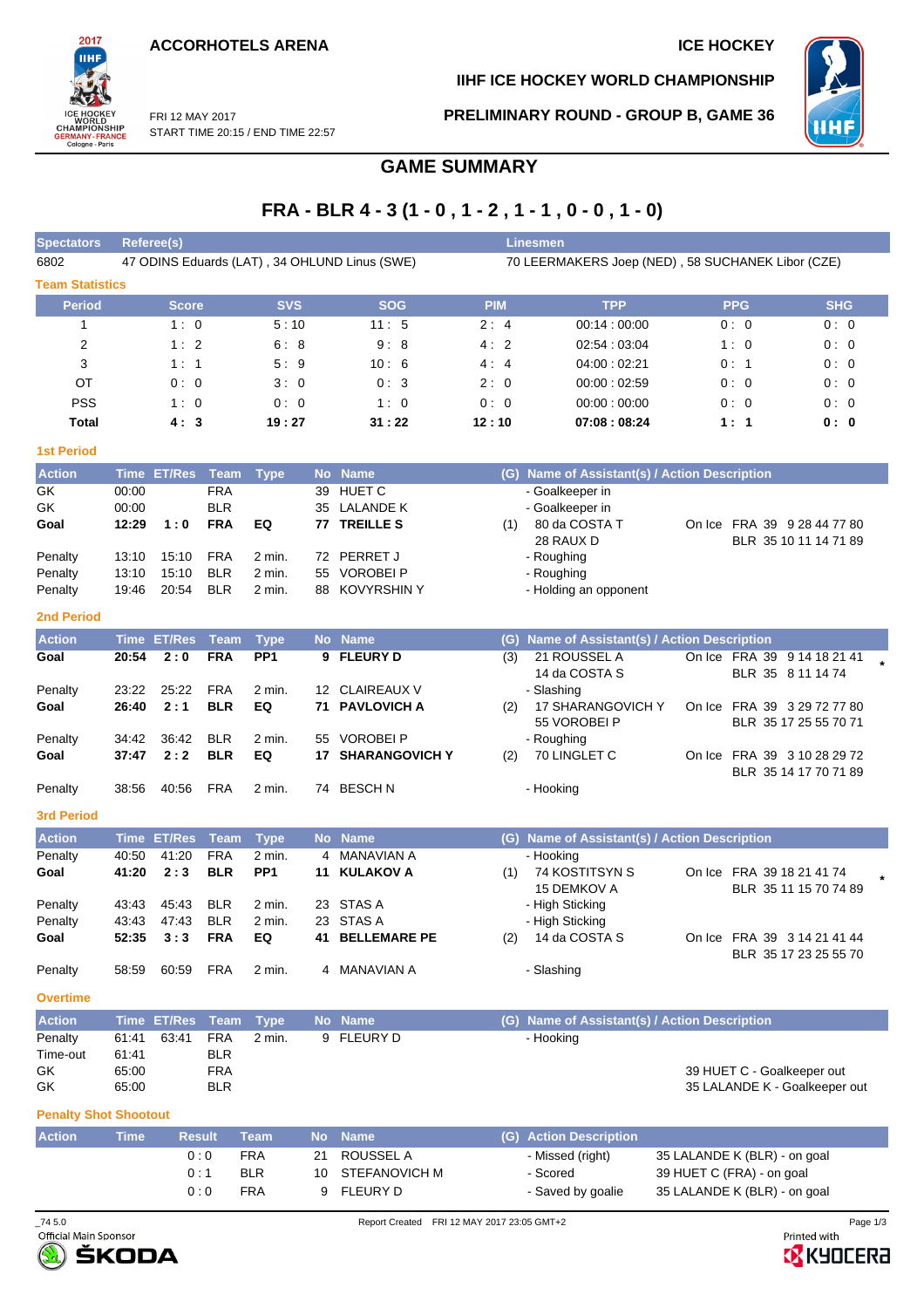## **ACCORHOTELS ARENA ICE HOCKEY**

FRI 12 MAY 2017



## **IIHF ICE HOCKEY WORLD CHAMPIONSHIP**

**PRELIMINARY ROUND - GROUP B, GAME 36**



**Action Time Result Team No Name (G) Action Description** START TIME 20:15 / END TIME 22:57

| .          | .     |     | .          |    |                  |                   |                              |
|------------|-------|-----|------------|----|------------------|-------------------|------------------------------|
|            |       | 0:0 | <b>BLR</b> |    | 23 STAS A        | - Saved by goalie | 39 HUET C (FRA) - on goal    |
|            |       | 1:0 | <b>FRA</b> |    | 14 da COSTA S    | - Scored          | 35 LALANDE K (BLR) - on goal |
|            |       | 0:0 | <b>BLR</b> | 71 | PAVLOVICH A      | - Saved by goalie | 39 HUET C (FRA) - on goal    |
|            |       | 0:0 | <b>BLR</b> |    | 10 STEFANOVICH M | - Saved by goalie | 39 HUET C (FRA) - on goal    |
|            |       | 1:0 | <b>FRA</b> |    | 14 da COSTA S    | - Scored          | 35 LALANDE K (BLR) - on goal |
| <b>GWG</b> | 65:00 | 2:1 | <b>FRA</b> |    | 14 da COSTA S    | (5)               |                              |
|            |       |     |            |    |                  |                   |                              |

### **Team : FRA - France Team : BLR - Belarus**

| 39 HUET C (FRA) - on goal    |
|------------------------------|
| 35 LALANDE K (BLR) - on goal |
| 39 HUET C (FRA) - on goal    |
| 39 HUET C (FRA) - on goal    |
| 35 LALANDE K (BLR) - on goal |
|                              |

## **Goalkeeper Records**

| No Name           | <b>SOG</b> | <b>SVS</b> | <b>MIP</b> |
|-------------------|------------|------------|------------|
| 39 HUET Cristobal | 22         | 19         | 65:00      |
| 49 HARDY Florian  |            |            |            |

| чо маше               |
|-----------------------|
| 35 LALANDE Kevin      |
| 69 KARNAUKHOV Mikhail |

| No Name          | SOG SVS | <b>MIP</b> |
|------------------|---------|------------|
| 35 LALANDE Kevin | 27      | 65:00      |

#### **Game Statistics**

**Team : FRA (blue) Head Coach :** HENDERSON Dave **Shots on Goal Shots on Goal Time on Ice** No Pos Name GAPPIM FO+ FO-FO+/- FO% 1 2 3 OT TS +/- 1 2 3 OT TOT SHF AVG 14 F da COSTA Stephane 1 2 3 0 1 8 -7 11.11 0 0 1 1 2 +1 7:28 5:30 6:42 1:16 20:56 22 0:57 18 D AUVITU Yohann 0 0 0 0 0 1 -1 0.00 2 0 1 0 3 0 7:09 7:06 8:59 2:41 25:55 31 0:50 21 F ROUSSEL Antoine (BP) 0 1 1 0 0 0 0 0 0 0 1 2 1 0 4 +1 6:11 7:09 7:45 1:29 22:34 29 0:46<br>21 E BELLEMARE Pierre-Edouard +A 1 0 1 0 6 4 2 60.00 1 0 1 0 2 +1 6:43 7:21 6:20 1:57 22:21 29 0:46 41 F BELLEMARE Pierre-Edouard +A 1 0 1 0 6 4 2 60.00 1 0 1 0 2 +1 6:43 7:21 6:20 1:57 22:21 29 0:46 84 D HECQUEFEUILLE Kevin +A 0 0 0 0 0 0 0 0.00 0 1 0 0 1 0 6:22 6:16 7:40 0:37 20:55 30 0:41 4 D MANAVIAN Antonin 0 0 0 4 0 0 0 0.00 0 1 2 0 3 0 6:07 7:50 6:03 0:06 20:06 29 0:41 1 0 1 2 0 0 0 0.00 0 1 0 0 1 +1 4:44 5:50 6:32 1:18 74 D BESCH Nicolas 0 0 0 2 0 0 0 0.00 0 0 0 0 0 0 6:31 3:46 4:56 0:00 15:13 26 0:35 77 F TREILLE Sacha 1 0 1 0 0 0 0 0.00 1 1 0 0 2 0 3:48 4:04 6:10 0:37 14:39 22 0:39 da COSTA Teddy **0 1 1 0 2 5 -3 28.57 1 0 0 0 1 0 3:24 3:11 3:48 0:00 10:23 22 0:28** 3 D JANIL Jonathan 0 0 0 0 0 0 0 0.00 0 0 0 0 0 -1 4:03 6:21 4:24 1:42 16:30 23 0:43 10 5:23 5:26 3:45 2:49 17:23 29 F DOUAY Floran 0 0 0 0 0 0 0 0.00 2 1 0 0 3 -2 4:09 4:03 0:00 0:00 8:12 12 0:41 44 D DAME-MALKA Olivier 0 0 0 0 0 0 0 0.00 0 1 1 0 2 +2 5:22 3:08 3:15 0:00 11:45 19 0:37 72 F PERRET Jordann 0 0 0 2 0 0 0 0.00 2 0 1 0 3 -2 5:00 3:23 3:01 0:00 11:24 19 0:36 12 F CLAIREAUX Valentin 0 0 0 0 2 0 3 -3 0.00 1 1 0 0 2 0 3:21 5:05 3:51 1:46 14:03 18 0:46<br>25 F RITZ Nicolas 0 0 0 0 0 2 8 -6 20.00 0 0 0 0 0 0 3:14 2:59 2:31 0:00 8:44 12 0:43 25 F RITZ Nicolas 0 0 0 0 2 8 -6 20.00 0 0 0 0 0 0 3:14 2:59 2:31 0:00 8:44 12 0:43 27 F LAMPERIER Loic 0 0 0 0 0 0 0 0.00 0 0 1 0 1 0 0:00 0:06 1:48 0:00 1:54 4 0:28 28 D RAUX Damien 0 1 1 0 0 0 0 0.00 0 0 0 0 0 0 3:40 2:59 0:49 0:00 7:28 11 0:40 81 F RECH Anthony 0 0 0 0 0 0 0 0.00 0 0 1 0 1 0 4:11 4:26 6:28 0:00 15:05 18 0:50 39 GK HUET Cristobal 0 0 0 0 0 0 0 0 0 49 GK HARDY Florian 0 0 0 0 0 0 0 0 0 **Total 4 5 9 12 18 36 -18 33.33 11 9 10 1 31**

#### **Team : BLR (white)**

|      | <b>Head Coach: LEWIS Dave</b> |    |              |              |              |    |              |                     |        |              |   |    | <b>Shots on Goal</b> | Time on Ice  |              |      |                     |           |             |                      |    |                |
|------|-------------------------------|----|--------------|--------------|--------------|----|--------------|---------------------|--------|--------------|---|----|----------------------|--------------|--------------|------|---------------------|-----------|-------------|----------------------|----|----------------|
|      | No Pos Name                   | G. |              |              |              |    |              | $PIM FO+ FO- FO+/-$ | FO%    |              |   |    | $3\,0$ T             | <b>TS</b>    |              |      | 2                   |           | ΩT          | тот                  |    | <b>SHF AVG</b> |
| 14 D | LISOVETS Yevgeni              | 0  |              |              |              |    |              |                     | 0.00   |              |   |    |                      |              |              | 7:37 | 7:08                | 6:27      | 2:39        | 23:51                | 36 | 0:39           |
| 74 F | <b>KOSTITSYN Sergei</b>       |    |              |              |              |    |              |                     | 66.67  | O.           | 0 |    |                      |              | 0            | 4:34 | 6:06                | 6:03      | 1:56        | 18:39                | 32 | 0:34           |
| 88 F | KOVYRSHIN Yevgeni             |    | 0            |              |              | 8  | 5            | 3                   | 61.54  | 0            | 0 |    | 0                    |              | 0            | ჩ 44 | 4:20 5:17           |           | 1:22        | 17:43                | 23 | 0:46           |
| 89 D | KOROBOV Dmitri +A             |    | 0            | 0            | $\Omega$     |    | 0            | 0                   | 0.00   | 0            | 0 |    | U.                   | <sup>0</sup> | <sup>o</sup> | 7:31 | 7:11                |           | $9:17$ 2:12 | 26:11                | 36 | 0:43           |
| 95 F | <b>KOGALEV Alexander</b>      |    | $\Omega$     | <sup>0</sup> | $\Omega$     |    | 0            | 0                   | 0.00   | 0            | 0 | U. | U.                   | $\Omega$     | <sup>o</sup> |      | 4:10 4:18 4:30 0:00 |           |             | 12:58                | 19 | 0:40           |
| 8 D  | SHINKEVICH IIya               | 0  | $\Omega$     | 0            | $\Omega$     |    | 0            | 0                   | 0.00   |              |   |    |                      | 5            | 0            | 6:31 | 6:42 6:09 0:47      |           |             | 20:09                | 33 | 0:36           |
| 17 F | SHARANGOVICH Yegor (BP)       |    |              |              | $\Omega$     | 3  | 3            | 0                   | 50.00  | <sup>0</sup> |   |    |                      | 2            | $+1$         |      | 3:52 2:37 3:24 0:47 |           |             | 10:40                | 20 | 0:32           |
| 18 D | <b>KHENKEL Kristian</b>       |    | $\Omega$     | 0            | $\Omega$     |    | 0            | 0                   | 0.00   | 0            | 0 |    | n                    | <sup>0</sup> | <sup>0</sup> |      | 4:38 4:52 5:20 0:33 |           |             | 15:23                | 28 | 0:32           |
| 70 F | <b>LINGLET Charles</b>        |    |              |              | $\Omega$     |    | 0            | 0                   | 0.00   | O.           |   |    |                      |              | $+1$         |      | 5:14 4:59 5:54 2:02 |           |             | 18:09                | 26 | 0:41           |
| 71 F | PAVLOVICH Alexander +A        |    | <sup>0</sup> |              | $\Omega$     |    | <sup>n</sup> | $\Omega$            | 0.00   | <sup>n</sup> |   |    | n                    |              | $+1$         |      | 4:40 4:05 5:35      |           | 1:41        | 16:01                | 26 | 0:36           |
| 11 F | <b>KULAKOV Alexander</b>      |    |              |              |              |    |              |                     | 50.00  | 0            | 0 |    |                      |              | -1           | 3:31 |                     |           |             | 7:23 6:36 1:12 18:42 | 29 | 0:38           |
| 15 F | <b>DEMKOV Artyom</b>          |    |              |              |              |    | 0            |                     | 100.00 |              |   |    | n.                   | 3            | 0            |      | $3:29$ 7:47         | 4.34 0.37 |             | 16:27                | 26 | 0:37           |
| 23 F | STAS Andrei +C                |    | $\Omega$     | 0            | 4            | 14 | 4            | 10                  | 77.78  | 0            | 0 |    |                      |              | -1           | 5:39 | 6:03 5:18 0:20      |           |             | 17:20                | 29 | 0:35           |
| 25 D | YEVENKO Oleg                  |    | 0            | 0            | <sup>0</sup> |    | 0            | <sup>0</sup>        | 0.00   | 0            | 0 |    | n                    | $\Omega$     | <sup>o</sup> | 4:51 | 5:33 4:42 0:00      |           |             | 15:06                | 26 | 0:34           |



**B** KYOCERA